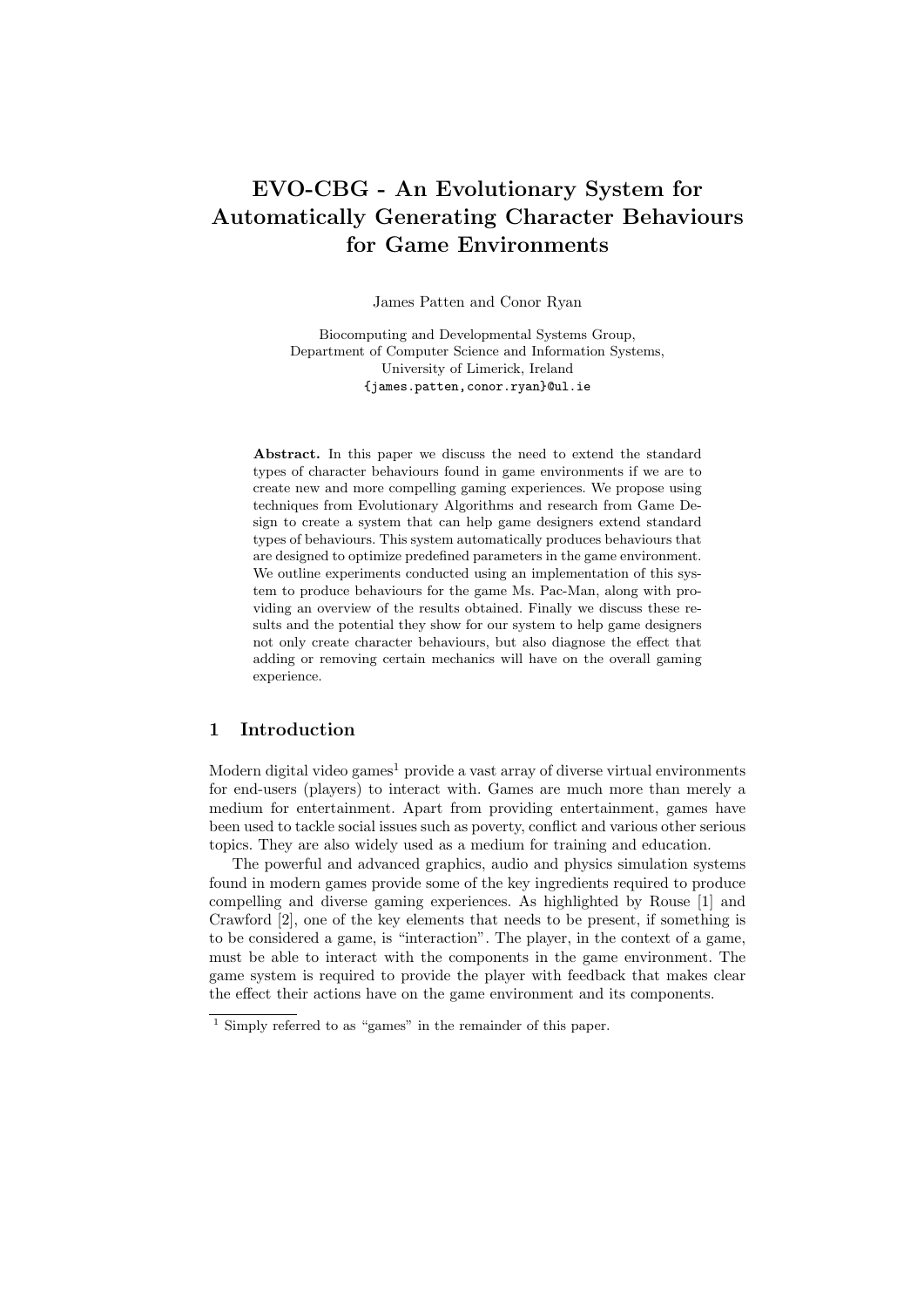Another key element that needs to be present if something is to be considered a game is "conflict". This conflict provides the player with an obstacle to overcome, a task to master. Often in games, with some form of underlying narrative, it is a Non Player Character (NPC) that provides this conflict, in the form of an adversarial relationship with the player. NPCs also often take the role of companion to the player, helping guide them to discover story elements and initiate events that advance the game narrative.

Regardless of the specific role of the NPC within the game, the duration and depth of interaction that occurs between them and the player influences the level of sophistication required of the NPC behaviour. As was highlighted by Laird [3], very often the conflict between a player and NPC is designed to be violent, as the speed and intensity of violent interactions help masks the NPCs inability to interact with the player on a more fundamental level. For this reason we have chosen to focus our research on developing methods that will help produce more sophisticated NPC behaviours. This research has the potential to allow for new and more intricate interactions between players and NPCs in game environments.

The remainder of our paper can be summarized as follows. Firstly we will give some background to the work outlined in this paper, followed by a brief description of our system for generating character behaviours for game environments. We then provide details of some experiments conducted to test the effectiveness of our system along with the results obtained. Finally we draw some conclusions based on the work we have completed to date.

### **2 Background**

In order to understand the elements that come together to create a compelling gaming experience we must look to the discipline referred to as "Game Design".

Most interactions between players and NPCs are carefully crafted during the development stage of a game. We look to techniques from Evolutionary Algorithms (EAs), namely Genetic Programming (GP), to allow our system automatically generate sets of behaviours to optimize some predefined parameter in the game environment.

#### **2.1 Game Design**

While the creation of a game often involves a multitude of disciplines (graphic artists, software developers, audio engineers, AI engineers to name a small few), it is more often than not the responsibility of the game designer to fit the pieces together to craft the overall gaming experience.

In recent years, a number of areas relevant to our work have been the focus of academic research including, but not limited to, the components needed to produce effective game designs, the compelling nature of games and the psychological processes at work in the individual when playing a game. While a thorough discussion of this research is beyond the scope of this paper one of the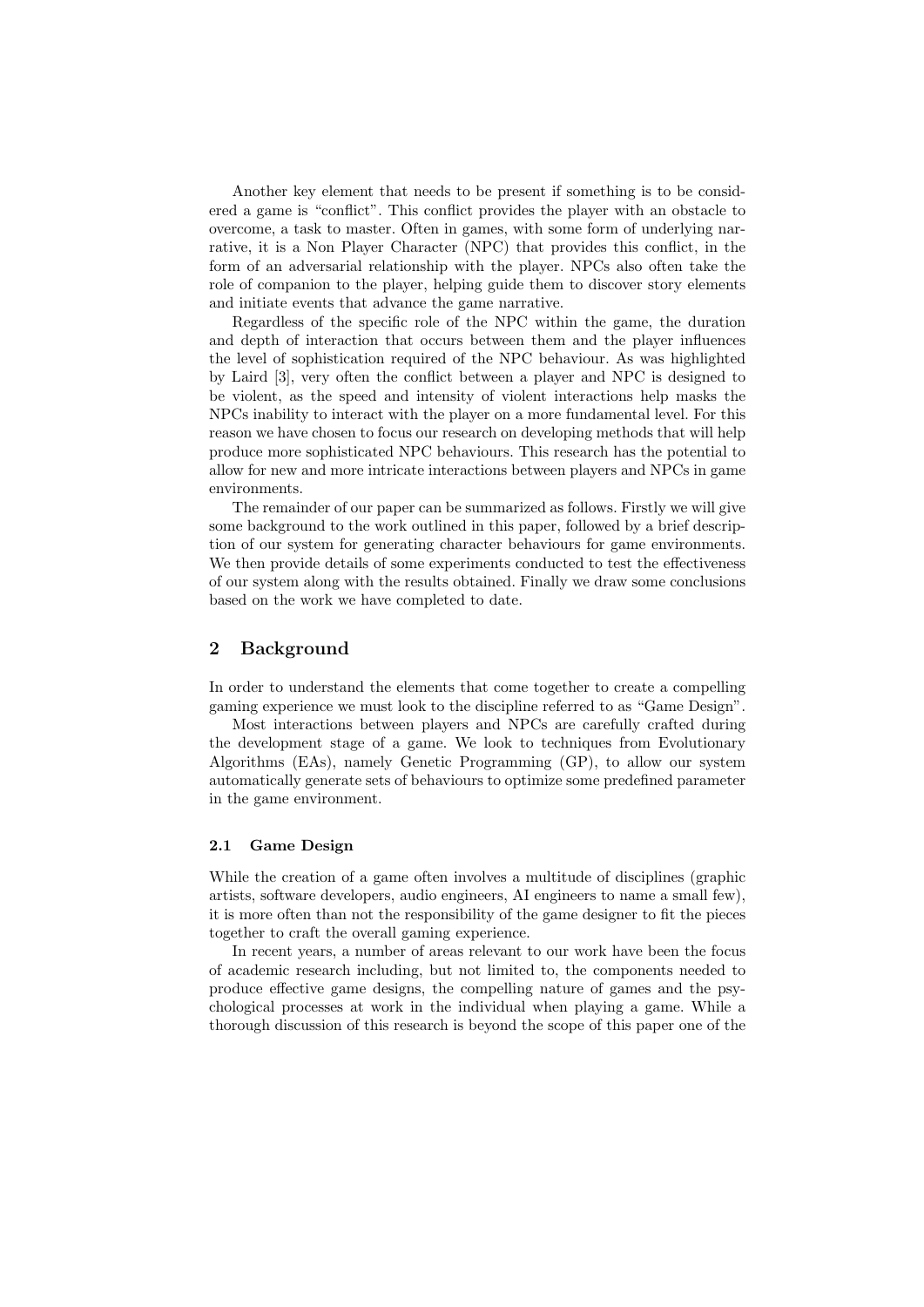key pieces of game design research that influenced the configuration of the system detailed in this paper is the Mechanics, Dynamic and Aesthetics Framework (MDA Framework).

**MDA Framework.** In the MDA framework Hunicke et. al [4] provide a more formalized overview of the main components that have an influence on the overall experience a player may have in any given game environment. This formal framework attempts to explain the relationships between the mechanics, dynamics and overall aesthetics of a game. While the MDA framework can be considered from the point of view of the player, we are concerned with its application to help understand the role of the NPC behaviours in the gaming experience. In the framework the mechanics are the set of rules that are present in the game environment, the dynamics are the actions that the mechanics give rise to, while the aesthetics is the overall "look and feel" of the gaming experience.

Very often, as was outlined by Sweetser [5], failure to carefully consider design decisions when creating a game can result in unexpected dynamics or emergent behaviours. These emergent behaviours can have a positive or negative influence on the gaming experience. This further highlights the need for careful consideration of the MDA framework when designing NPC behaviours.

#### **2.2 Evolutionary Algorithms**

EAs are a set of techniques that outline a means of automatically producing solutions to a wide range of problems. EAs have their foundations in the principles of evolution outlined by Charles Darwin [6]. The EA that our system uses is GP, which was first introduced by Koza [7].

Using predefined elements, found in sets referred to as terminal and function sets, a GP system creates program trees to address a specific problem. In a program tree terminal set elements are represented by nodes with no children (i.e. leaf nodes), while function set elements are represented by nodes with a specific number of connected sub-nodes (i.e. child nodes).

The general evolutionary process, as it relates to GP, can be outlined as follows:

- 1. Using a combination of the function and terminal set elements, an initial population of individuals, with encoded candidate solutions to an optimization problem, is created.
- 2. A fitness function evaluates the potential of each individual to satisfy the optimization problem. Those with a higher potential being referred to as "fitter" individuals.
- 3. A selection function chooses a number of individuals from the population, with fitter individuals having a greater probability of being selected.
- 4. The genetic materials (program trees) of the individuals selected in 3 are used to produce new individual(s) using reproductive operations such as crossover (combination) and mutation (modification).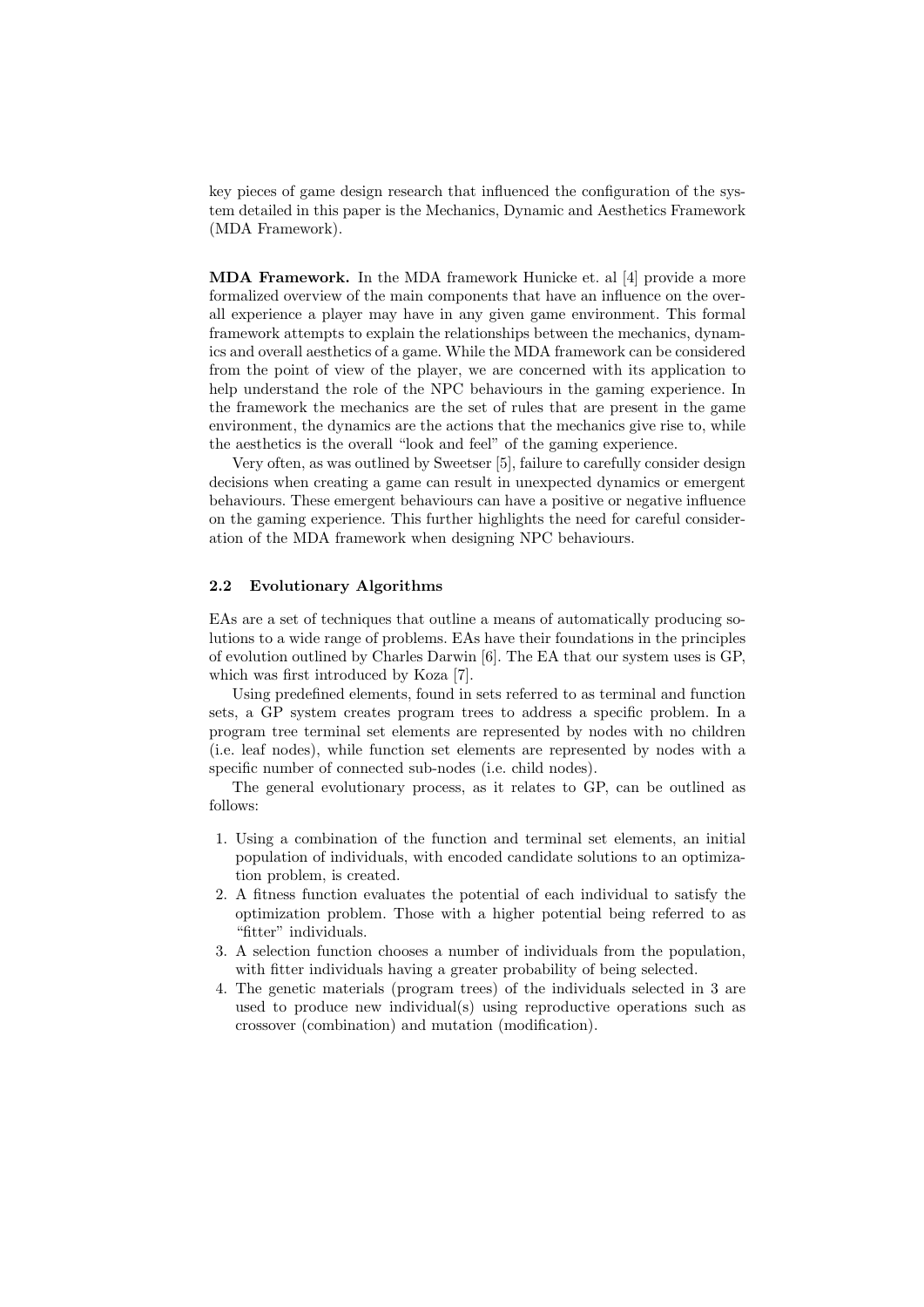- 5. Steps 2, 3 and 4 repeat until the required number of new individuals have been created.
- 6. The individuals created in the above steps become the next generation of the population, with the individuals of the old generation being discarded.
- 7. The process repeats until an individual emerges that has the required level of fitness or a predefined number of generations has been reached.

The real power of EA techniques, such as GP, comes from their ability to tackle problems with very large search spaces in which many traditional brute force methods would fail.

## **3 System Overview**

Our system, EVO-CBG, is designed to automatically generate behaviours for NPCs in a given game environment. The evolutionary process, of the GP subsystem, is driven by the NPCs ability to address some optimization problem. The problem, specified by the game designer in advance to running the system, relates to some element within the game environment. This is discussed in more detail in Sect. 4.

Our system uses the mechanics, defined for a particular game environment, to automatically generate the terminal and function sets used by the GP subsystem. This allows our system to automatically generate behaviours for a number of different game environments.

## **4 Experiments**

To test the effectiveness of our system we used the game Ms. Pac-Man. For the experiments outlined in this paper the Ms. Pac-Man character took the role of the NPC and behaviours generated were to optimize a parameter specific to the Ms. Pac-Man game environment.

We chose this game for a number of reasons:

- 1. It has a well defined environment and is often used as a test-bed for computational intelligence research.
- 2. There are a limited and well defined set of game objects (pills, power pills, ghosts) that can be used as parameters to optimize.
- 3. The minimal set of controller options (Move up, down, left, right or stall) makes diagnosing issues with other parts of our behaviour generation system easier.

In the game the Ms. Pac-Man character moves around a maze gaining points from consuming items such as pills and powerpills. The game also contains a number of adversaries called ghosts. Ms. Pac-Man loses a life if she comes into contact with a ghost in its default state. If all lives are lost the game is over. Ms. Pac-Man can change the state of the ghosts, for a limited period of time, by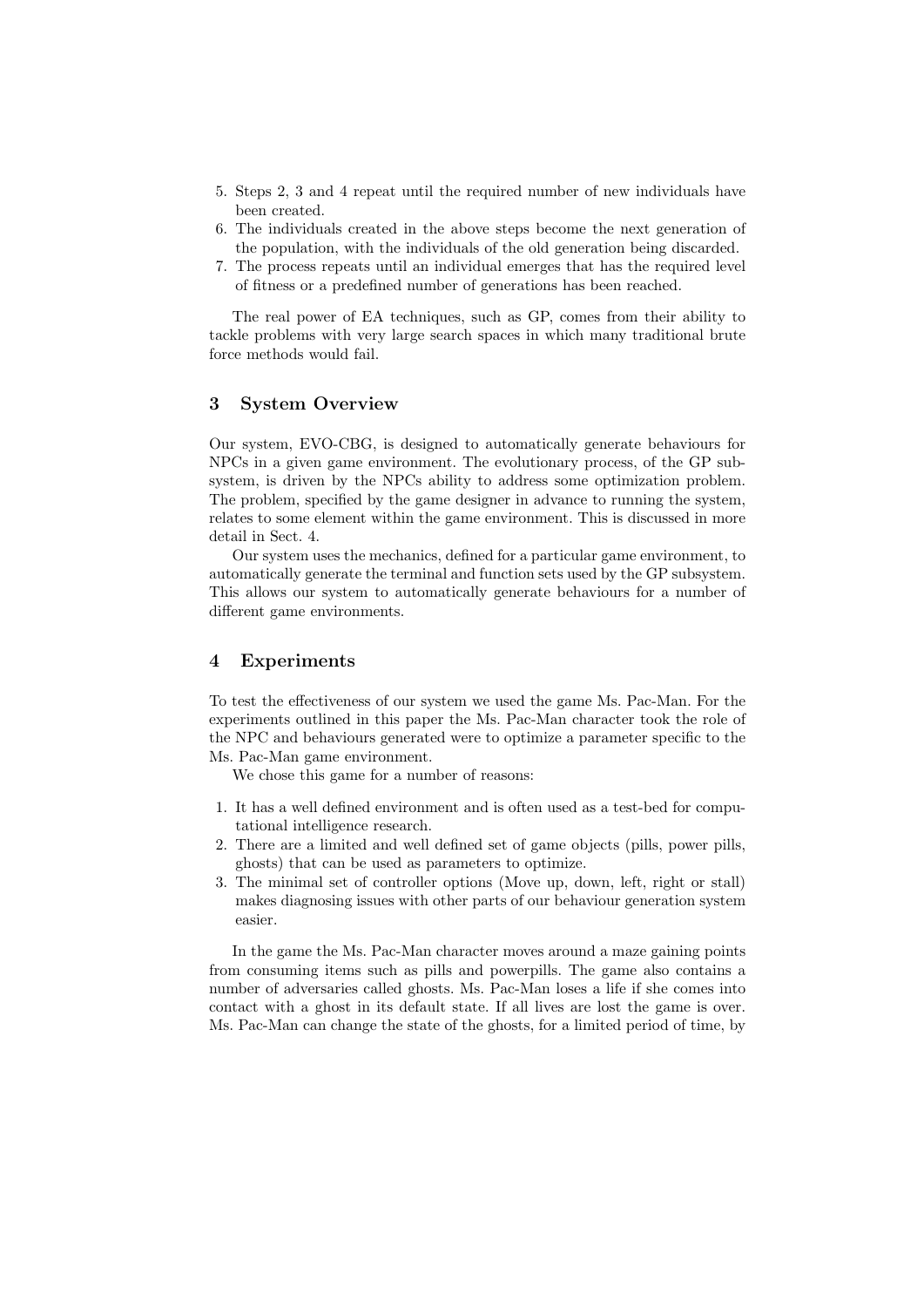consuming a powerpill. In this non-default state points are awarded for coming into contact with a ghost.

The implementation of the game that we used for our experiment is a  $C#$ version made available by Flensbak & Yannakakis [8]. For the experiment detailed in this paper, the parameter "Ghosts Eaten" was chosen to be optimized by the system.

The results presented are from a set of 20 distinct runs. Standard GP settings were used, with 500 individuals per population and a maximum of 50 generations in a given run. A graph showing the relationship between the number of ghosts eaten and the generation number, averaged over the 20 runs, can be seen in Fig. 1. As the graph shows, our system gets better at optimizing the parameter, "Ghosts Eaten", as the generation number increases.



**Fig. 1.** Graph showing the improvement in the ability of the evolved controller to satisfy the predefined parameter in the Ms. Pac-Man game.

## **5 Conclusions**

As can be seen from the results of our experiments using the game Ms. Pac-Man, our system does evolve behaviours that get better at optimizing a predefined parameter as the number of generations in the evolutionary cycle increases. This is an important first step in the development of more intricate behaviours for NPCs in game environments. The next step is to add the ability to specify multiple parameters in the form of ranked priorities. This will allow for more finely tuned NPC behaviours. This is something that we intend to include in future revisions of our system.